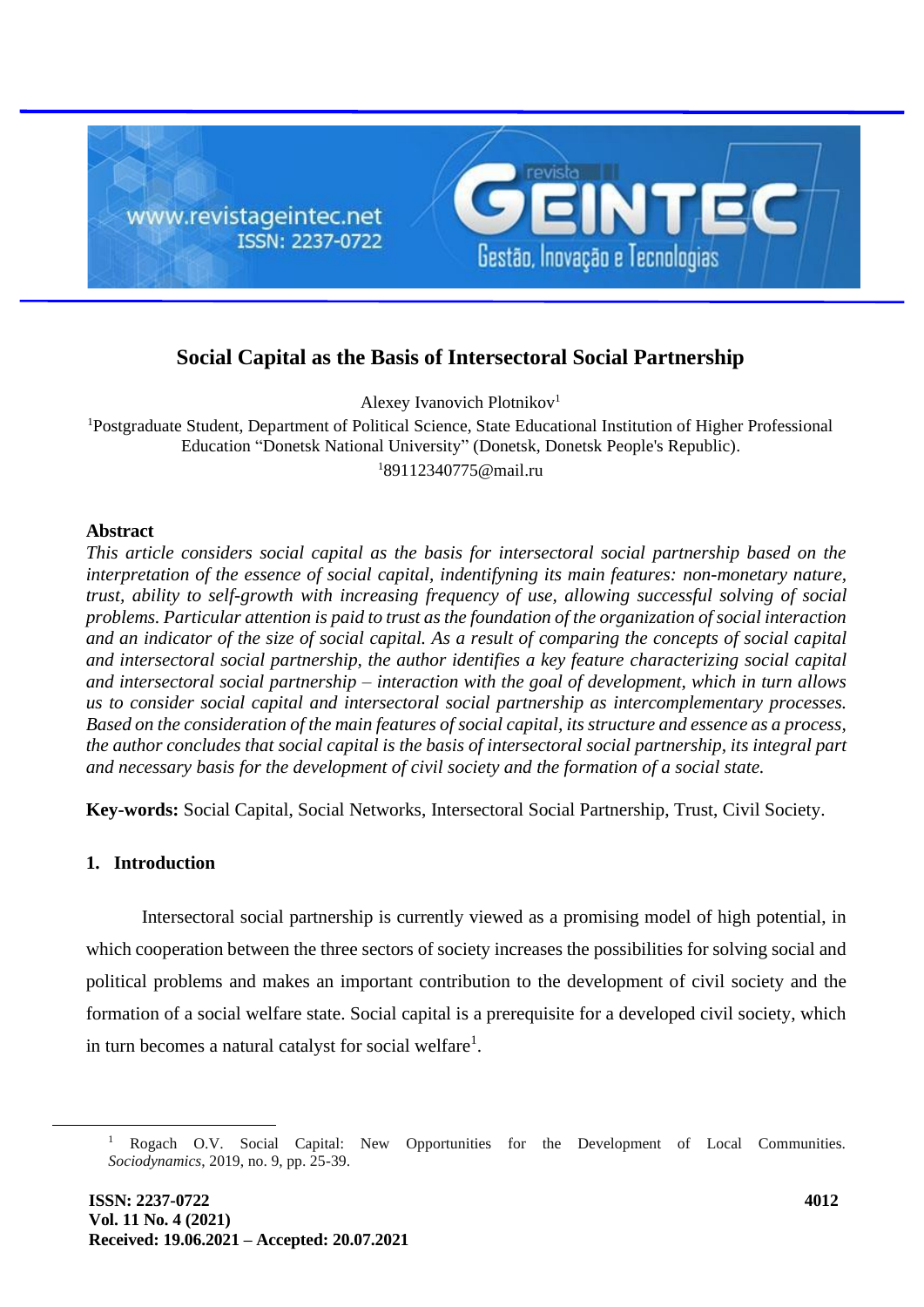Today, by social capital, we mean the ability of a society to organize itself and act together. At the same time, social capital is a multivalued concept: it cannot be moved arbitrary, it cannot be measured by any quantitative methods.

German sociologist C. Offe believes that the concept "social capital" should not be used in the scientific community, it should be replaced by the concept of "social asset". However, the concept "social capital" is today actively used in the sciences describing society, and this has to be reckoned with. In addition, the concept of "asset" is considered by most researchers as an economic category. Therefore, changing the concept will not make its definition clearer.

The concept presupposing the existence of social capital is the opposite of the concept of individualism. The latter arose as a result of the modernization processes that intensified in European countries during the  $19<sup>th</sup>$  century. The concept of "social capital" was introduced into scientific discourse by P. Bourdieu in his article "Forms of capital" (1983) to denote social connections that can act as a resource for obtaining benefits, while social capital, being a group resource, cannot be measured at the individual level<sup>2</sup>. The sources of this idea can also be found in the works of E. Durkheim and M. Weber<sup>3</sup>.

Today, the basis of social capital is the system of relationships where people are among themselves<sup>4</sup>. V.V. Radaev believes that social capital cannot be usurped by an individual or a narrow group of persons, since it is a supra-individual good that cannot be reduced to separate material and value attributes<sup>5</sup>.

According to F. Fukuyama, social capital can be characterized as a set of rules of behavior that are not formally fixed, but that are understandable and followed by all members of the social group, which they formed in the process of social relationships<sup>6</sup>.

In discussions about social capital, the positions of P. Bourdieu, R. Putnam and J. Coleman are most theoretically substantiated.

J. Coleman in his works examines social capital through the prism of rational choice theory, focusing on the utility that a person can acquire from social connections<sup>7</sup>. In his works, the most

<sup>2</sup> Bourdieu P. Political Sociology. Мoscow, Socio-Logos, 1993.

<sup>&</sup>lt;sup>3</sup> Weber M. Works of M. Weber on Sociology, Religion and Culture. Moscow, INION Publ., 1991; Durkheim E. Foundations of the Classic Sociological Theory, in Classical and Contemporary Sociological Theory: Text and Readings. Pine Forge Press, 2007, p. 95.

<sup>4</sup> Igumnov O.A. Socio-Economic Meaning of the Concept of "Social Capital". *Bulletin of Eurasian Science*, 2019. Available at: https://esj.today/PDF/19ECVN119.pdf

<sup>5</sup> Radaev V.V. The Concept of Capital, Forms of Capital and Their Conversion. *Economic sociology,* 2002, no. 4, pp. 20-32.

<sup>6</sup> Fukuyama F. Trust: The Social Virtues and the Creation of Prosperity. Moscow, 2004, pp. 7-20.

<sup>7</sup> Coleman J. S. Social Capital in the Creation of Human Capital. *Social sciences and modernity,* 2001, no. 3, p. 131.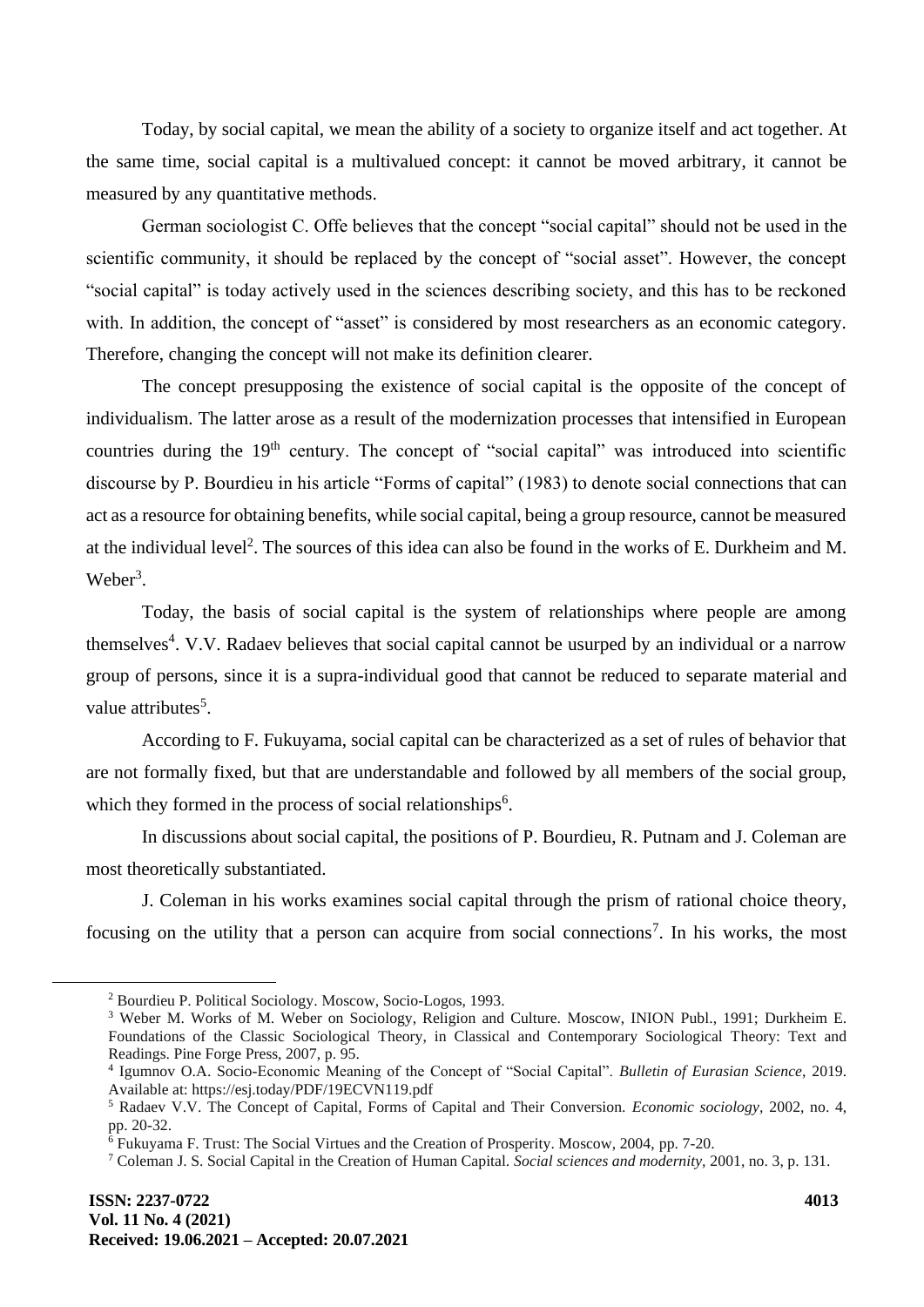important of the concepts describing social capital is its information potential. "An important form of social capital is the potential for information that inheres in social relations"<sup>8</sup>. Social capital, according to J. Coleman, is based on socially shared norms: trust, cooperation, solidarity, readiness to make sacrifices, while the significant is not so much the quantitative indicator of social connections as their qualitative characteristics. "The unwritten law within the collective, which is the support of an extremely important form of social capital, is the norm that encourages everyone to sacrifice their own interests and act in the interests of the collective"<sup>9</sup>. According to J. Coleman, "the essence of social capital lies in its expression as a public good: an actor or actors creating social capital usually receive only a small part of it"<sup>10</sup>.

Thus, social capital produces social norms that promote conscious selfless interaction, cohesion and maintenance of interests that are significant for all members of a social group, which in turn is the fundamental basis of intersectoral social partnership.

P. Bourdieu defines trust as the most important prerequisite and compulsory condition for the emergence of social capital. Highlighting cultural, economic and social among the main categories of resources available to individuals, the researcher characterizes social capital as opportunities that open up to members of social groups<sup>11</sup>. The amount of capital is understood as the expression of the essence and magnitude of social relations in quantitative forms. According to P. Bourdieu, all types of social capital, when combined, lead to a multiplier effect. As the advantage of social capital over economic resources, P. Bourdieu sees reducing in transaction costs, since achieving a certain level of trust allows avoiding barriers and restrictions imposed by formal institutions and bureaucratic structures.

Social capital underlies the multiplier effect, which is one of the basic characteristics of intersectoral social partnership. The presence of a synergistic effect from the contribution of each actor in achieving a common goal as the essence of intersectoral social partnership is noted by most researchers of this issue<sup>12</sup>.

<sup>8</sup> Idem, p. 128.

<sup>&</sup>lt;sup>9</sup> Idem, p. 129.

 $10$  Idem, p. 138.

<sup>11</sup> Bourdieu P. Forms of Capital. *Economic sociology,* 2005, no. 3, pp. 60-74.

<sup>&</sup>lt;sup>12</sup> Bondarchuk E. A., Yakimets V. N. Intersectoral Social Partnership: Pooling the Resources of Business, Government and Society in the Territory of Moscow Oblast (Local Government – new Development Technologies). *Electronic Journal "Local Sustainable Development",* 2010. http://fsdejournal.ru/pdf-files/2010/bondarchuk\_yakimets\_03- 2010.pdf; Koksharova A. A. Forms of Intersectoral Social Partnership at the Municipal Level and Assessment of Their Effectiveness. *Bulletin of the Volzhsky University after V.N. Tatischev,* 2009, no. 3, pp. 103-128*;* Nikovskaya L. I., Molokova M. A. The Role of Intersectoral Partnership in Realizing the Potential of the Social State in Russia. *Vlast' – Power, 2017,* vol. 25, no. 11, pp. 31-37*;* Plotnikov A. I. Intersectoral Partnership as Social Innovation for the Municipal Authorities of Russia. *Modern research and innovation,* 2011, no. 1. Available at: http://web.snauka.ru/issues/2011/05/404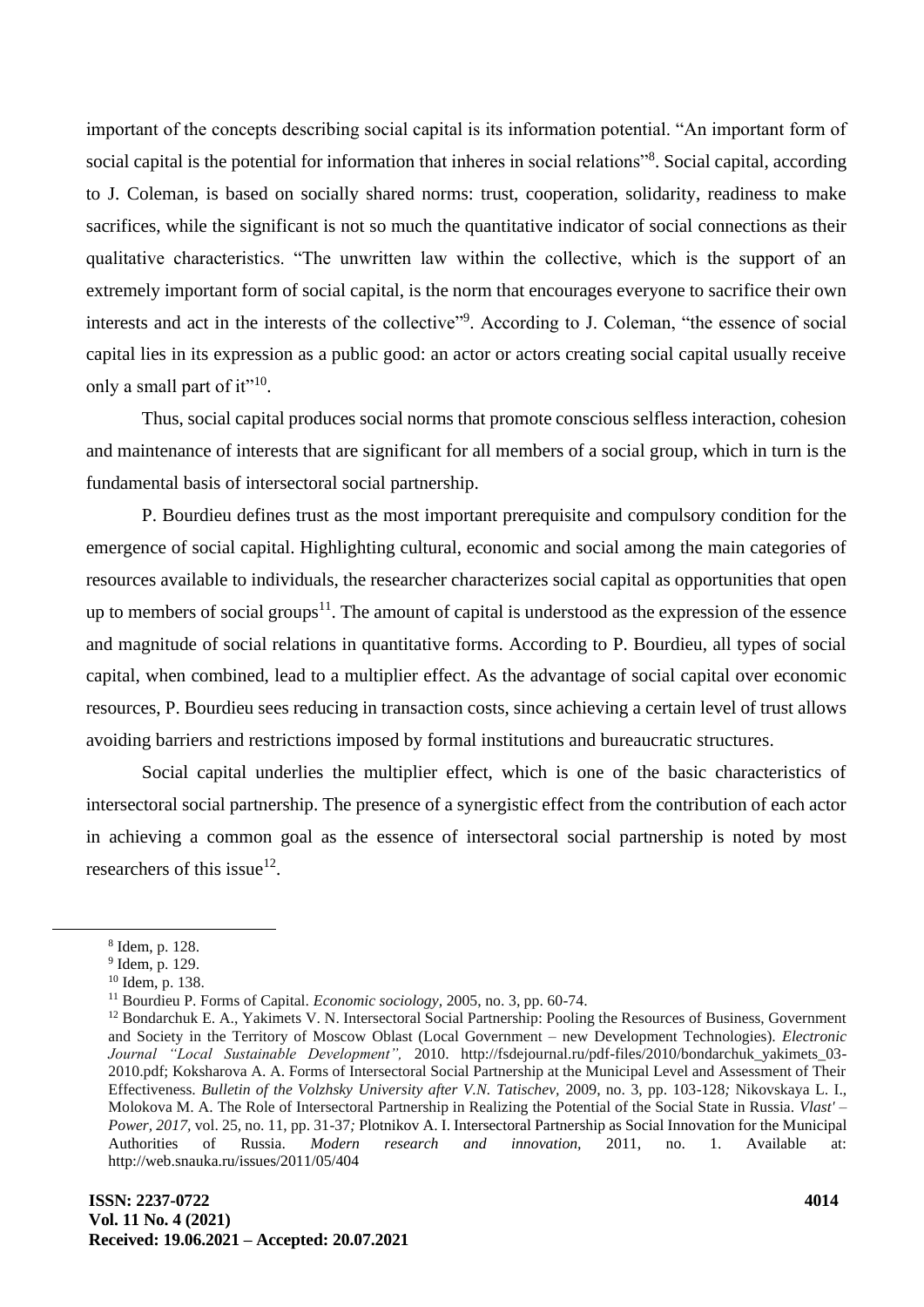Using his own approach, according to which social capital is subdivided into several types, R. Putnam defines the essence of social capital as the value of social connections, while their qualitative indicator, and not quantitative one, is decisive. In R. Putnam's works, social capital is investigated in two dimensions – cultural and structural. The structural section illustrates the quantitative and qualitative characteristics of social networks; the cultural one appeals to the semantic content of norms symbolizing the concepts of reciprocity, solidarity, trust, cooperation and support. At the same time, R. Patman suggests considering the intensity of the use of social connections as a criterion for the degree of social capital maturity in structural terms. The researcher notes that the norms, formed and strengthened within the framework of one social group, subsequently spread to the whole society, which contributes to its solidarity<sup>13</sup>.

Thus, one of the important features of social capital is illustrated – the ability to self-growth with an increase in the frequency of use, which forms the basis of intersectoral social partnership as a social interaction of the state, commercial and non-profit sectors, based on the historically established form of social relations.

The authors of all three concepts discussed above define trust as a fundamental factor of social capital, which is a social resource of members of society that arises and increases as a result of the interaction of its members with each other, which is the basis and result of their collective actions to achieve common goals. Social capital cannot be classified as a personal good, due to its non-monetary nature<sup>14</sup>. At the same time, being a public good, it allows successful solving not only social problems, but also individual ones. According to O. Rogach, the radius of trust directly correlates with the "size" of social capital<sup>15</sup>. Reducing the radius of trust is the main factor in restraining the processes of democratization, as well as the efficiency and productivity of public interaction.

Social capital is a fundamental and integral element of the modern democratic process<sup>16</sup>. Its state is taken into account in the formation of most Western economic and sociological models (the research program of the World Bank, questionnaires of the World Values Survey).

The main features of social capital were listed above: non-monetary nature, the ability to produce social norms that promote conscious selfless interaction (trust, cooperation, solidarity, readiness to make sacrifices), the ability to create a multiplier effect, self-growth with increasing

<sup>13</sup> Putnam R. Making Democracy Work: Civic Traditions in Modern Italy. Мoscow, Ad Marginem, 1996, p. 141.

<sup>14</sup> Radaev V.V. The Concept of Capital, Forms of Capital and Their Conversion. *Economic sociology,* 2002, no. 4, pp. 20-32.

<sup>&</sup>lt;sup>15</sup> Rogach O.V. Social Capital: New Opportunities for the Development of Local Communities. 2019, no. 9, pp. 25-39. <sup>16</sup> Polyakov A.V. Social Capital as an Element of the Modern Democratic Process. *Society: politics, economics, law*, 2012, no. 1, pp. 25-29.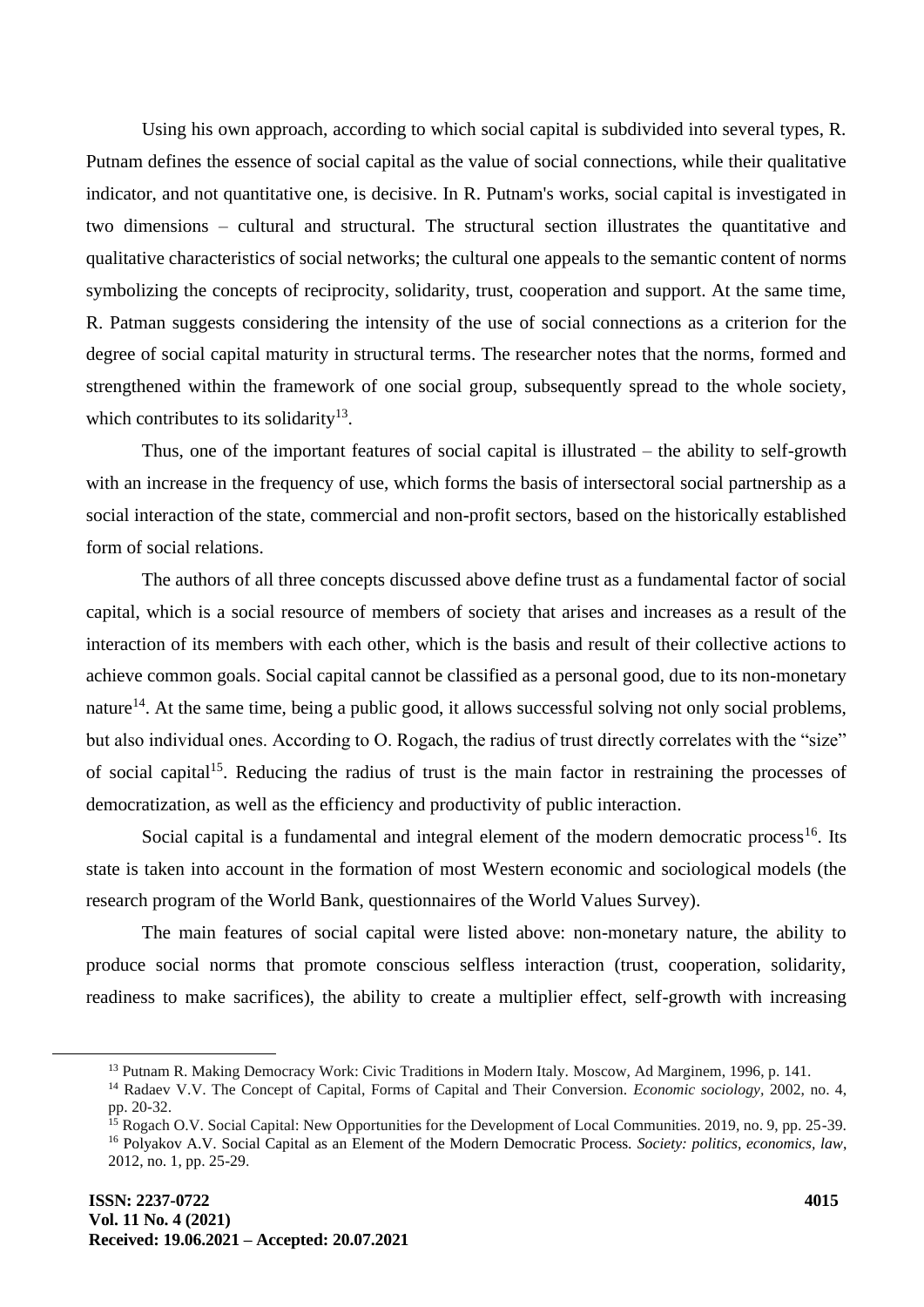frequency of use. Intersectoral social partnership can be defined as the relationship between partners that they enter into to effectively achieve sustainable development goals $17$ .

Thus, we can identify a key feature characterizing social capital and intersectoral social partnership – interaction with the goal of development, which in turn allows us to consider social capital and intersectoral social partnership as intercomplementary processes (Fig. 1).

Upon a detailed examination of the structure and essence of these processes, it can be concluded that they not only proceed at the same levels, but have a similar essential basis, intersectoral social partnership follows from social capital, being its derivative (Table 1).

Figure 1 - Relationship between Social Capital and Intersectoral Social Partnership at Three Structural Levels



In the case of social capital, this is expressed in the formation of social connections aimed at increasing the potential of social development; for intersectoral social partnership, this task is implemented through the interaction of social groups.

Social capital is one of the most important non-economic factors in the development of society; social connections based on the principles of trust, cooperation, solidarity and consideration of the interests of all actors contribute to the development of intersectoral social partnership.

<sup>17</sup> Plotnikov A. I. Intersectoral Partnership as Social Innovation for the Municipal Authorities of Russia*. Modern research and innovation*, 2011, no. 1. Available at: http://web.snauka.ru/issues/2011/05/404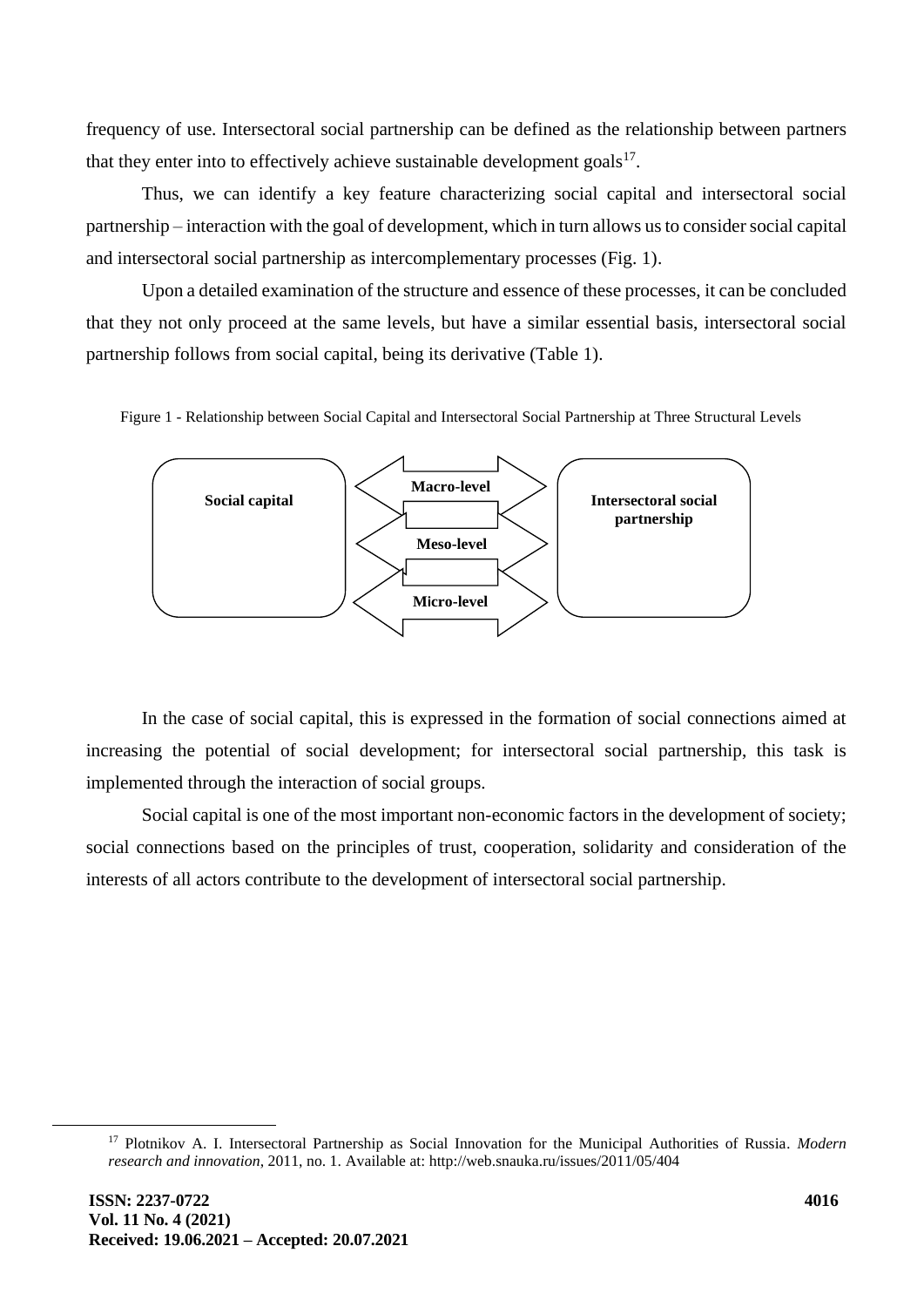Table 1 - The Structure and Essence of Processes in Relation to Social Capital and Intersectoral Social Partnership (According to Turner J., Ans Kolk, Willemijn Van Dolen, Marlene Vock)18.

| <b>Interaction level</b> | <b>General characteristics of</b><br>processes in relation to social<br>capital                                                                       | General characteristics of processes in<br>relation to intersectoral social<br>partnership                                                                                 |
|--------------------------|-------------------------------------------------------------------------------------------------------------------------------------------------------|----------------------------------------------------------------------------------------------------------------------------------------------------------------------------|
| Macro-level              | Associations of individuals to address<br>fundamental issues related to<br>production, reproduction, regulation<br>and coordination of basic needs.   | It provides an opportunity to achieve<br>broader social goals and joint decision-<br>making.                                                                               |
| Meso-level               | Corporate elements of human capital<br>and categorical elements that<br>generate social differences that affect<br>attitudes towards them in society. | It creates benefits for training, expands<br>opportunities for attracting, motivating<br>and retaining employees, enhances<br>corporate image and maintains<br>reputation. |
| Micro-level              | Direct personal relationships within<br>corporate and social cells.                                                                                   | It provides the ability to access partner<br>networks, can create benefits, such as<br>more opportunities for training and<br>professional development.                    |

## **2. Conclusion**

Thus, based on considering the main features of social capital, its structure and essence as a process, it can be concluded that social capital is the basis of intersectoral social partnership, its integral part and a necessary basis for the development of civil society and the formation of a social state.

### **References**

Bondarchuk E. A., Yakimets V. N. Intersectoral Social Partnership: Pooling the Resources of Business, Government and Society in the Territory of Moscow Oblast (Local Government – new Development Technologies). *Electronic Journal "Local Sustainable Development"*, 2010. Available at: http://fsdejournal.ru/pdf-files/2010/bondarchuk\_yakimets\_03-2010.pdf

Bourdieu P. Political Sociology. Мoscow, Socio-Logos, 1993.

Bourdieu P. Forms of Capital. *Economic sociology*, 2005, no. 3, pp. 60-74.

Weber M. Works of M. *Weber on Sociology, Religion and Culture.* Мoscow, INION Publ., 1991.

Igumnov O.A. Socio-Economic Meaning of the Concept of "Social Capital". *Bulletin of Eurasian Science,* 2019. Available at: https://esj.today/PDF/19ECVN119.pdf

Koksharova A. A. *Forms of Intersectoral Social Partnership at the Municipal Level and Assessment of Their Effectiveness.* Bulletin of the Volzhsky University after V.N. Tatischev, 2009, no. 3, 103-128.

Coleman J. S. Social Capital in the Creation of Human Capital. *Social sciences and modernity*, 2001, no. 3, pp. 122-139.

<sup>&</sup>lt;sup>18</sup> Ans Kolk, Willemijn van Dolen, Marlene Vock. Trickle Effects of Cross-Sector Social Partnerships. Available at: https://link.springer.com/article/10.1007/s10551-011-0783-3; Turner, Turner J. The Formation of Social Capital. Social Capital: A Multifaceted Perspective. Washinngton, 2000, p. 71.